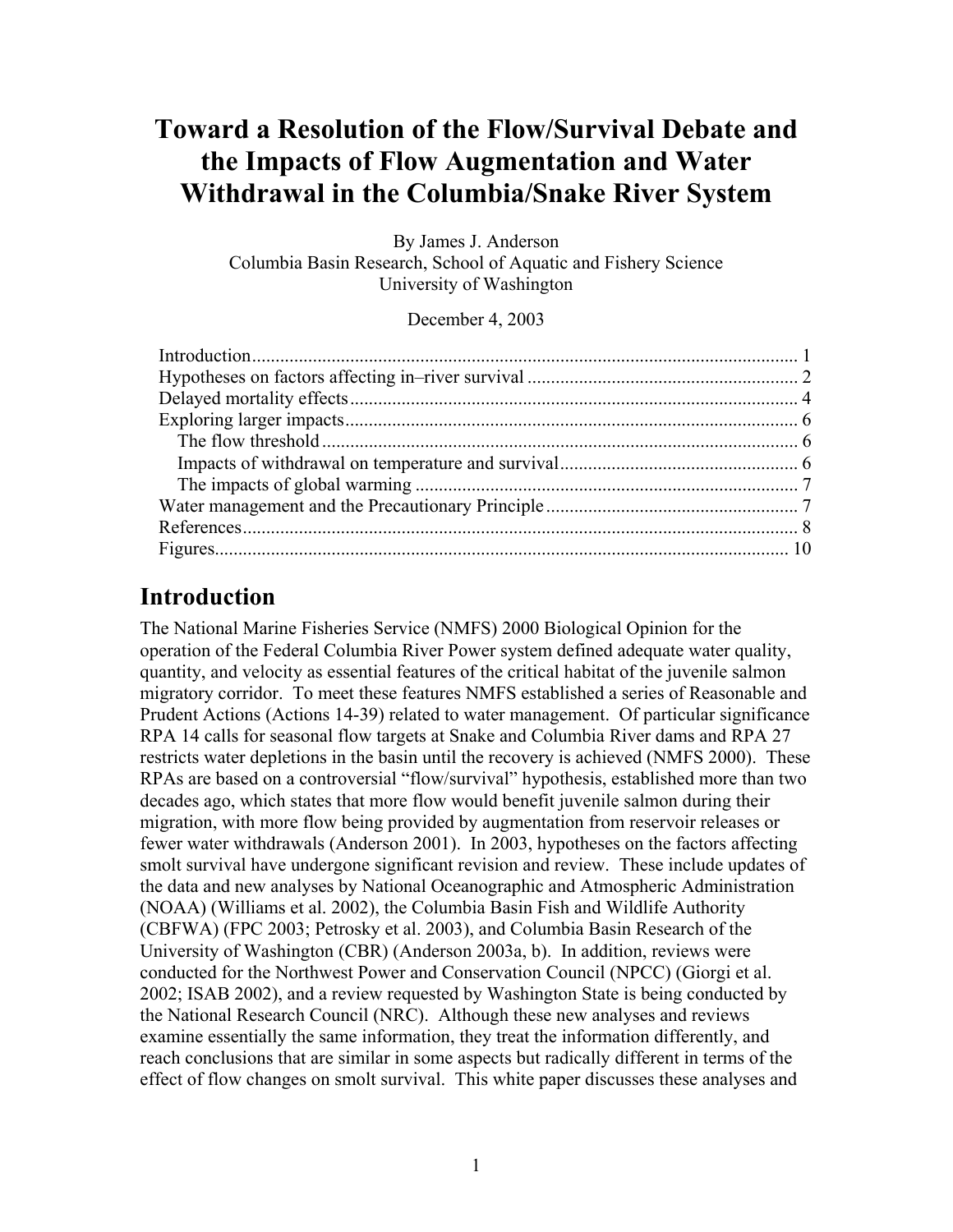demonstrates that the information now exists to resolve the issue of the impacts of flow augmentation and water withdrawals on smolt survival.

## **Hypotheses on factors affecting in–river survival**

The analyses and reviews of the impact of flow alteration on smolt survival conducted to date can be divided into three independent hypotheses, developed by CBFWA, NOAA and CBR. All three analyses include new PIT tag observations and correlate estimated smolt survivals with water quality properties. The analyses use different data groupings; the CBFWA and NOAA estimate survival through the Snake and Columbia hydrosystem for data blocked by the week of arrival at Lower Granite Dam. The CBR analysis blocks data by the daily arrival at the dam. All analyses estimate the average environment experienced by the fish for the respective data blocks. While the analyses used somewhat different selections of the data and grouped them differently (Table 1) these differences are not significant to the conclusions reached in the analyses.

|                   | Data Treatment |                    |              | <b>Survival Covariates</b> |                   |         |         |                  |                 |                                               |
|-------------------|----------------|--------------------|--------------|----------------------------|-------------------|---------|---------|------------------|-----------------|-----------------------------------------------|
| Analysis<br>Group | Years          | River              | <b>Block</b> | Spill <sup>1</sup>         | Flow <sup>2</sup> | $FTT^3$ | $WTT^4$ | Tem <sup>5</sup> | Tu <sup>6</sup> | Type of<br>Analysis                           |
|                   |                | Reach              | <b>Size</b>  |                            |                   |         |         |                  |                 |                                               |
| <b>CBFWA</b>      | 1998-<br>2001  | LGR-<br><b>IHR</b> | week         |                            |                   |         |         |                  |                 | $MLR7 \text{ model}$<br>on yearly<br>data     |
| <b>NOAA</b>       | 1995-<br>2001  | LGR-<br><b>MCN</b> | week         |                            |                   |         |         |                  |                 | Graphical<br>analysis on<br>yearly data       |
| <b>CBR</b>        | 1995-<br>2002  | LGR-<br><b>MCN</b> | day          |                            |                   |         |         |                  |                 | $ET8$ model on<br>seasonal and<br>yearly data |

**Table 1. Comparisons of survival analysis approaches.** 

1) Proportion of river spilled experienced by fish during migration. 2) Average flow experienced by fish over migration. 3) Fish travel time. 4) Water travel time. 5) Average temperature experienced by fish over migration. 6) Average turbidity experienced by fish over migration. 7) Multiple liner regression model. 8) Ecological theory model.  $LGR = Lower$  Granite Dam, IHR = Ice Harbor Dam, MCN = McNary Dam.

Major differences can be seen among the approaches. CBFWA combines data over all years in multiple linear regressions and demonstrates in-river smolt survival correlated with the proportion of water spilled, water travel time (WTT) (a calculated surrogate for flow), and water temperature. CBFWA demonstrates that survival could be linearly related to WTT for data combined over years (Figure 1). CBFWA does not present analyses for survival within years, claiming that within-season relationships would not appear because juvenile survival is the result of many direct and indirect environmental and biotic variables, described as averages over a period of time, and although variations within a year exist, the in-season variations are not sufficient to characterize it (Petrosky et al 2003).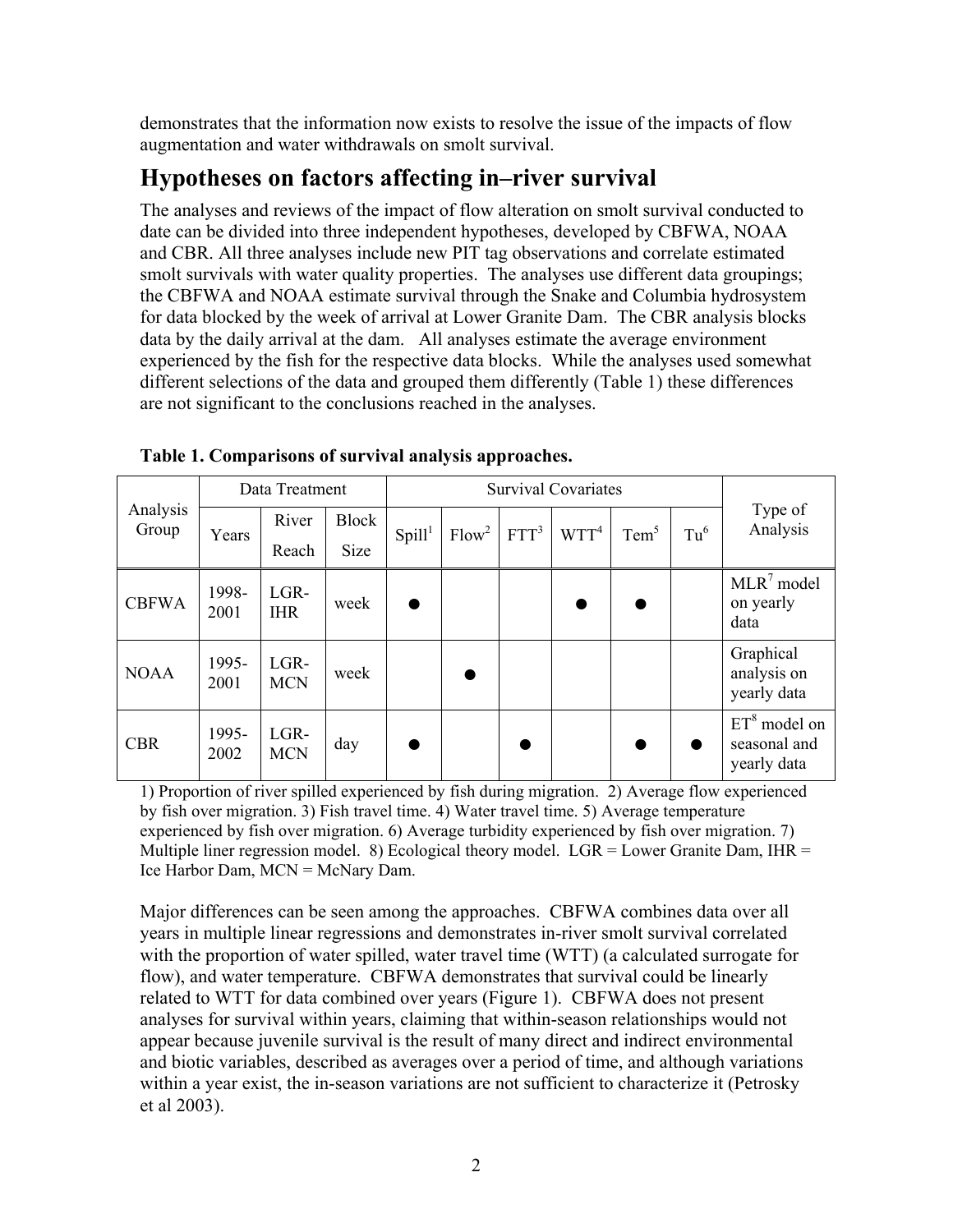NOAA (Williams et al. 2002) analyzes smolt survival between LGR and MCN for the years 1995 through 2001. The survival data are blocked into weekly groups and graphically correlated with an index representative of the flow experienced by the fish during the migration. Combining data for all years, the authors suggest that the flow/survival pattern could be described by a hockey stick curve with a linear flowdependent part at low flows and a flow-independent part at high flows. The threshold for the break in the curve is about 100 kcfs (Figure 2).

The CBR analysis is derived from ecological theory for the survival of smolts through dams, how smolts interact with their predators, and how temperature, exposure time, and turbidity affect predator/prey interactions (Anderson 2003a; Anderson et al. in review). The significance of each variable was determined by fitting the model to survival data of the passage of chinook and steelhead data migrating through the Snake/Columbia river system. The spill proportion and distance traveled were the most important variables. The coefficient describing the effects of travel time was small indicating that travel time contributed generally less than 5% to the reservoir survival through the hydrosystem (Anderson 2003a). Neither fish travel time nor travel velocity, both of which correlated with flow, were important factors in determining the change in survival within years or between years.

The CBR model is fit to data grouped between years and within years. That is, the model is fit to data for all years combined and to data from each year to explore the seasonal variations in survival within each year. Both the between-year and within-year data sets were fit well by the model; temperature is a major variable accounting for differences in survival between years and within each year (Figure 3). However, because of the within-year and between-year flow and temperature relationships (Figure 4), the observed flow and survival relationships are also fit by the model for between-year (Figure 5) and within-year data (Figure 6).

The three analyses all exhibit relationships between flow measures and survival for data grouped between years (Table 2). The CBFWA analysis produces a linear regression between survival and WTT, and the NOAA and CBR analyses produce hockey stick relationships between survival and flow. So, using data grouped between years, it might be concluded that smolt survival relates to flow directly or to some attribute related to flow. However, this hypothesis must be rejected when looking at the within-year data. The CBFWA analysis specifically states that the survival-WTT relationship was not evident within a year. The NOAA in an earlier analysis demonstrated no consistent flow/survival relationships for spring chinook and steelhead (Smith et al. 2002). In contrast, the CBR analysis, which does not include flow, fit well for within-year flow/survival patterns. The inability of flow-based explanations to reproduce the withinyear patterns is strikingly illustrated by plotting the NOAA flow-based hockey stick model and the CBR temperature-based model against the within-year flow/survival relationship for spring chinook in 2001 (Figure 6). In fact, no explanation based on flow is able to fit the observed within-season survival patterns because flow exhibits a seasonal peak while survival generally declines over the season.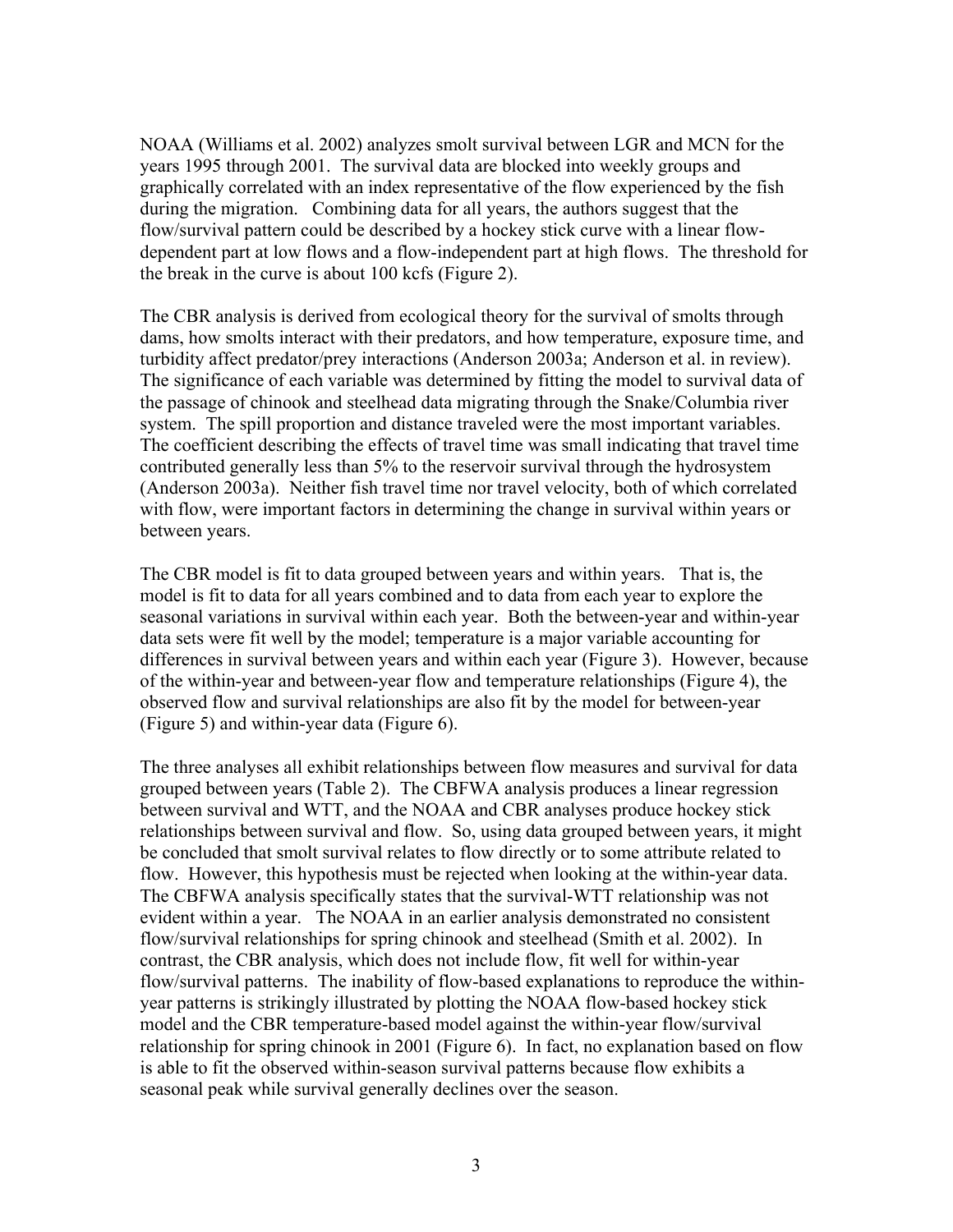| Analysis<br>Group |      | Spring chinook | Steelhead |          |  |
|-------------------|------|----------------|-----------|----------|--|
|                   |      | r-square       | N         | r-square |  |
| <b>CBFWA</b>      | 66   | 0.65           | 26        | 0.87     |  |
| CBR               | 1015 | 0.71           | 315       | 0.82     |  |

**Table 2. Comparison of model fits to data between years.** 

Although survival through the Snake River and McNary Dam can be correlated with flow using between-year data blocks, a relationship is not evident for 163 groups of PIT tagged fall chinook smolts migrating through John Day Reservoir between June 21 and August 8 over the years 1999-2002 (Figure 7). Individual and combined year regressions of flow against survival showed no statistically significant relationship with p-values ranging between 0.69 to 0.345 and r-squares from 0.018 to 0.075. The survival vs. flow slopes of the regressions ranged between -0.002 to 0.0019 for individual years and was 0.0004 for the combined year data.

In addition to considering how well the flow and temperature based models fit or do not fit data, their theoretical bases also need to be considered. The NOAA model has no theoretical basis, and is simply two straight lines fit by eye through a cloud of data. The CBFWA model has no theoretical basis either, although there is a reference to the success of the transition to seawater depending on physiological condition changes over time, and arrival at estuary within the "biological window" (Petrosky et al. 2003). However, this reference to the transition to seawater does not address how survival in the hydrosystem is related to water travel time. Only the CBR model has a basis in ecological mechanisms: the probability of encounters between resident predators and migratory smolts (Anderson et al. in review) and the effect of temperature on predator and prey activities (Anderson 2003a). In essence, in the model smolts pass through a gauntlet of stationary predators; their mortality depends on the number of predators encountered, which depends on migration distance, and temperature, which affects predator metabolic activity.

# **Delayed mortality effects**

Although we can soundly reject the flow alteration/survival relationship as a factor in fish survival through the hydrosystem, how river flow and especially flow augmentation may affect the survival of fish in the estuary and ocean must still be considered. Researchers have demonstrated that the condition of the juvenile fish during their freshwater life stage is correlated with their return rate as adults (Beckman et al. 1999; Ward and Slaney 1988) and have hypothesized that the timing of ocean entry affects adult survival (Budy et al. 2002). This link between freshwater experience and ocean survival is sometimes referred to as "delayed mortality"; although the issue is complex, we can estimate the relative importance of flows on delayed mortality. In particular, we can estimate the effect of flow augmentation and water withdrawals on delayed mortality to within an order of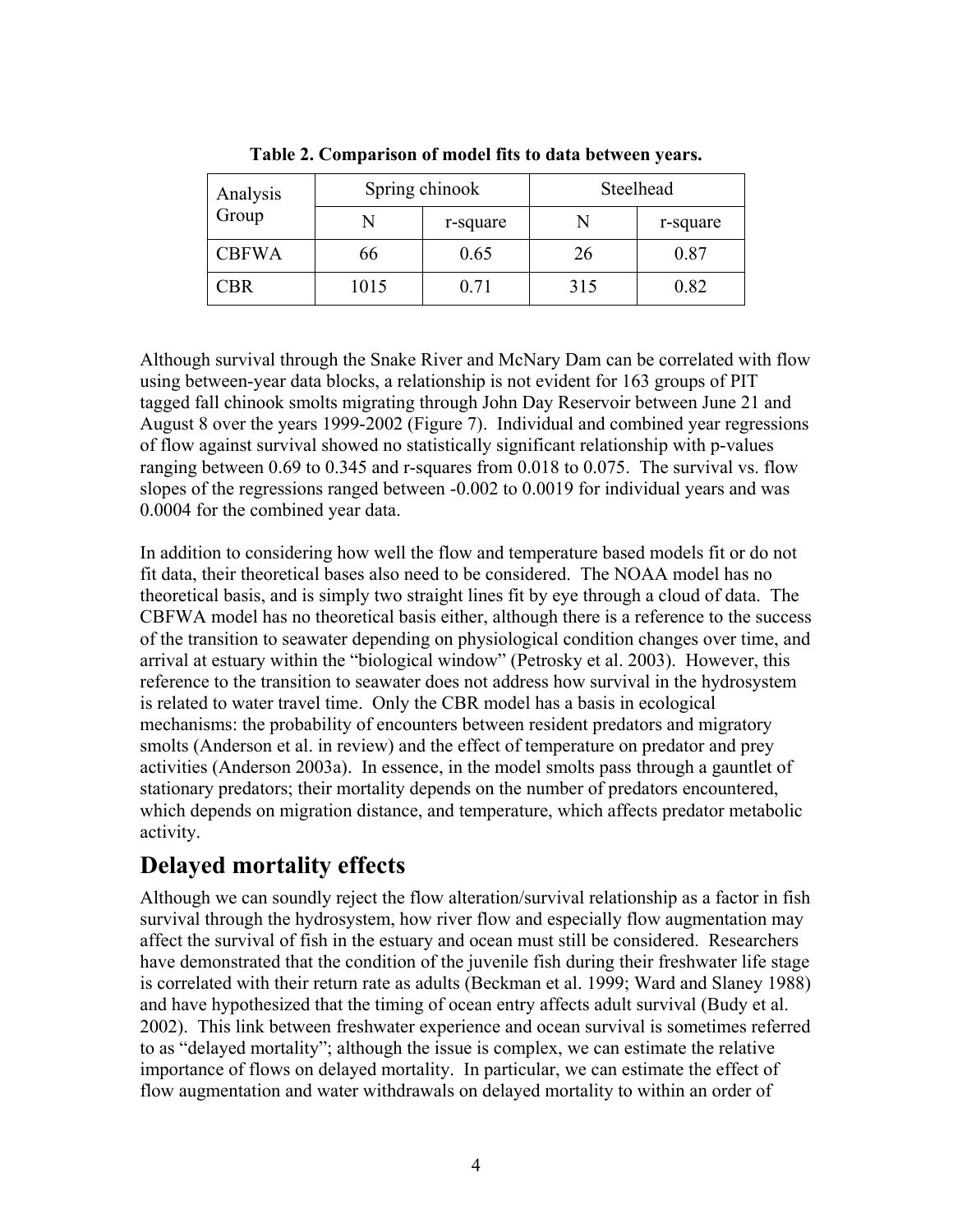magnitude. To do this, we consider how these flow actions incrementally affect fish travel time and water temperature, two factors that may relate to delayed mortality.

Fish travel time, while not affecting survival in the hydrosystem, does affect the estuary arrival time and the total duration of exposure of the migrating fish to the river environment. Increased water temperature, besides affecting migration survival directly, can also increase the fishes' metabolic demand during migration. Together these factors could decrease the condition of the fish entering the ocean and so increase their mortality rate. The fractional change in delayed mortality from flow augmentation and water withdrawals will be approximately proportional to the incremental change in river temperature and travel time from the actions. The CRiSP smolt passage model (CBR 2003), which has been calibrated with 15 years of PIT tag data, quantifies the effect of flow alteration on travel time. For example the model predicts that each change in flow by 1000 cfs measured at Lower Granite Dam changes the spring chinook travel between the Salmon River and Bonneville Dam by 2 hours. Therefore, water withdrawals that decrease flow by 1000 cfs would increase a 26 day travel time to 26 days and two hours. A one million acre feet flow augmentation from Dworshak Reservoir over a 40-day period would decrease the travel time from 26 to 25 days. Thus, water withdrawals should have unmeasurable and insignificant impacts on fish travel time and major flow augmentations should decrease travel time by less than 5%. Therefore, the effect of these actions on delayed mortality through a change in migration time is small to insignificant.

The impact of these flow altering actions on delayed mortality through temperature can be made in a similar manner. First, flow augmentation may increase or decrease the water temperature. Flow augmentation from the Dworshak Reservoir decreases river temperature through the upper dams of the lower Snake River. However, because river temperatures closely follow air temperatures (Mohseni et al. 1998) the temperature impact deceases with distance from the source of augmentation as the water equilibrates with the air temperature. The impact is greatest for fish traveling between Dworshak and Lower Granite Dam (Connor et al. 2003), but the effect of Dworshak water downstream is greatly reduced, and the impact on fish survival through the hydrosystem is very small (Beer and Anderson 2003). Furthermore, flow augmentation from the Brownlee Reservoir on the upper Snake River can increase downstream river temperature (Anderson 2000), and thus would have a small negative impact on smolt survival (Anderson et al. 2000). Thus, over a two week migration period, the total degree days of exposure of fish with flow augmentation in the Snake River is essentially the same as the exposure without augmentation.

The impact of water withdrawals on river temperature may also be positive or negative, depending on whether the temperature of the withdrawal's return flow is higher or lower than the river temperature. Returns from surface runoff or municipal waste water may be warmer than the river water while subsurface returns may be cooler. However, whatever the effect, the magnitude of change in the river temperature is proportional to the amount of water withdrawn relative to the river flow. A 1 kcfs return flow that is  $1^{\circ}$ C warmer than a 100 kcfs river flow would increase the river temperature by  $0.01^{\circ}$ C. We are fairly safe in concluding that the impacts of water withdrawals of this magnitude have an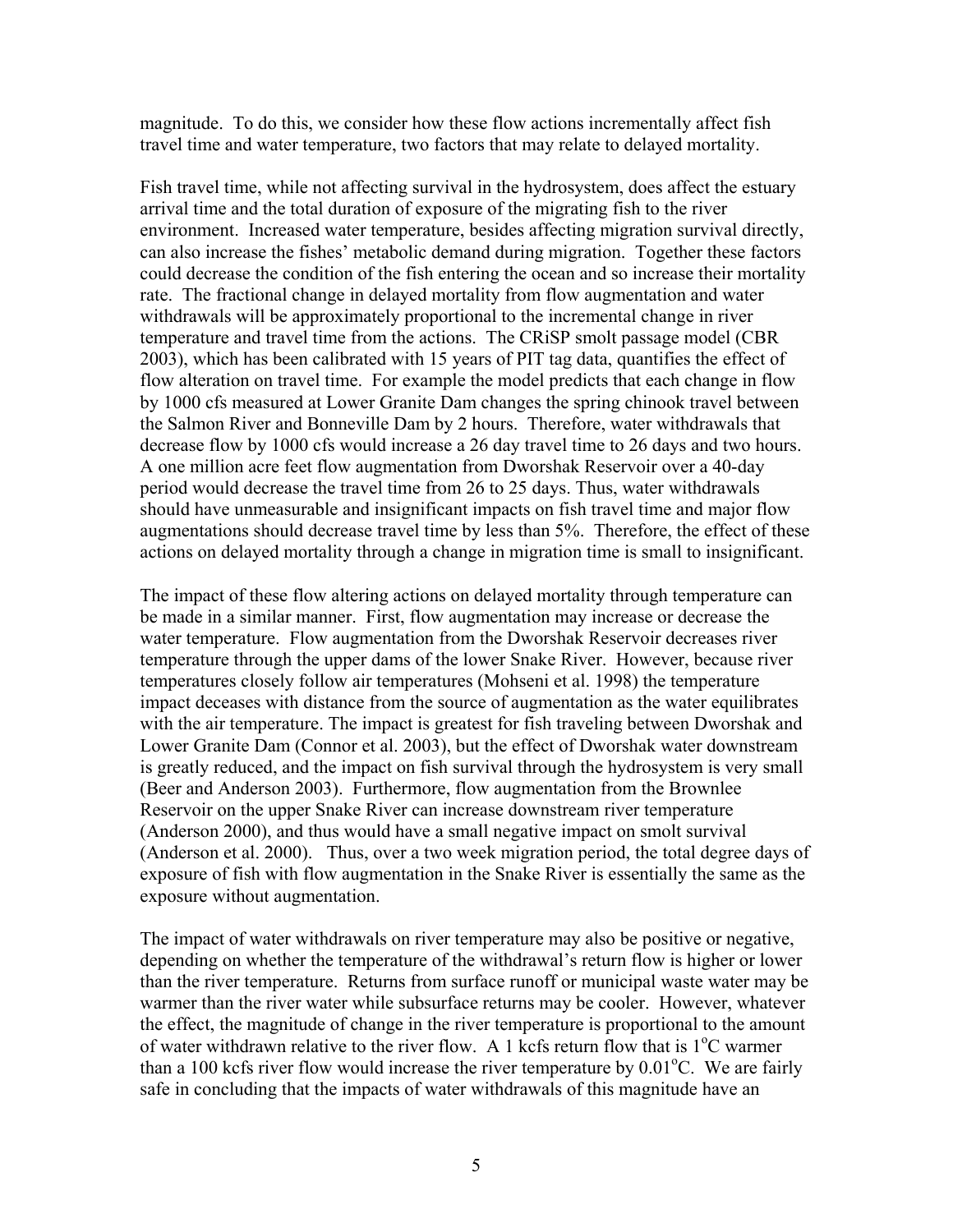insignificant and unmeasurable impact on river temperature and therefore on delayed mortality or direct in-river survival.

## **Exploring larger impacts**

Although we can reasonably conclude that incremental flow augmentation and withdrawals on the order of a several kcfs have unmeasurable impacts on in-river survival and delayed mortality, we need to consider whether larger flow alterations outside the ranges considered here may have some catastrophic impact on the ecosystem and fish survival. Although such projections are speculative, we can evaluate the potential problems by addressing some of the ecological pathways through which the environment affects salmon. In particular, we can explore whether increased impacts proportionally degrade the ecosystem or if there are critical thresholds at which the system degrades. Below we address critical thresholds related to flow and temperature.

#### **The flow threshold**

Intuitively, when flow is reduced to zero, hydrosystem survival is zero. The NOAA between-year analysis (Williams et al. 2002) demonstrated a hockey stick pattern where survival became dependent on flow at a threshold of 100 kcfs. The CBR analysis showed that this break was generated by temperature, not flow. Furthermore, an analysis presented to the IASB indicates that the flow/survival threshold is much lower than the one postulated by NOAA (Anderson 2003b). Data shows that Dworshak hatchery spring chinook survival to Lower Granite Dam between 1990 and 2001 was independent of flow over a range 34 to 133 kcfs (Figure 8). The CBR model fits this data well and indicates that the flow/survival break point is on the order of 25 kcfs and is very sharp. Furthermore, the model provides a mechanism for the break point. When the fishes' migration velocity, which is determined by flow, drops below the random velocity between the predator and fish, survival no longer depends on the distance through the predator gauntlet. Because the fish movement is predominantly random below the threshold, the number of predators encountered depends on the migration time. Therefore, below the flow threshold, flow affects survival through its effects on migration time. Thus, both evidence and theory suggest that flow only affects fish survival below the lowest flow ever observed in the Columbia/Snake River system. The ISAB hypothesis that variable water velocities caused by reservoir seiches would produce a flow/survival relationship is fully supported by the CBR model. However, the CBR model and the data indicated the break point is much lower than the ISAB suggested.

#### **Impacts of withdrawal on temperature and survival**

Recently the effect of very large water withdrawals on smolt survival were investigated (Olsen 2003). The analysis, based on the CRiSP passage model, withdrew up to 80% of the 2001 summer flow from Hanford Reach. The analysis estimated the effect of the withdrawal on temperature using a flow/temperature relationship derived from historical data at McNary Dam. With the relationship, an 80 kcfs flow reduction from withdrawal increased river temperature by 0.8°C. The impact on various stocks was mixed. Snake River spring chinook and steelhead stocks were virtually unaffected by Hanford withdrawals because the fish migrated prior to the July-August withdrawal period. Snake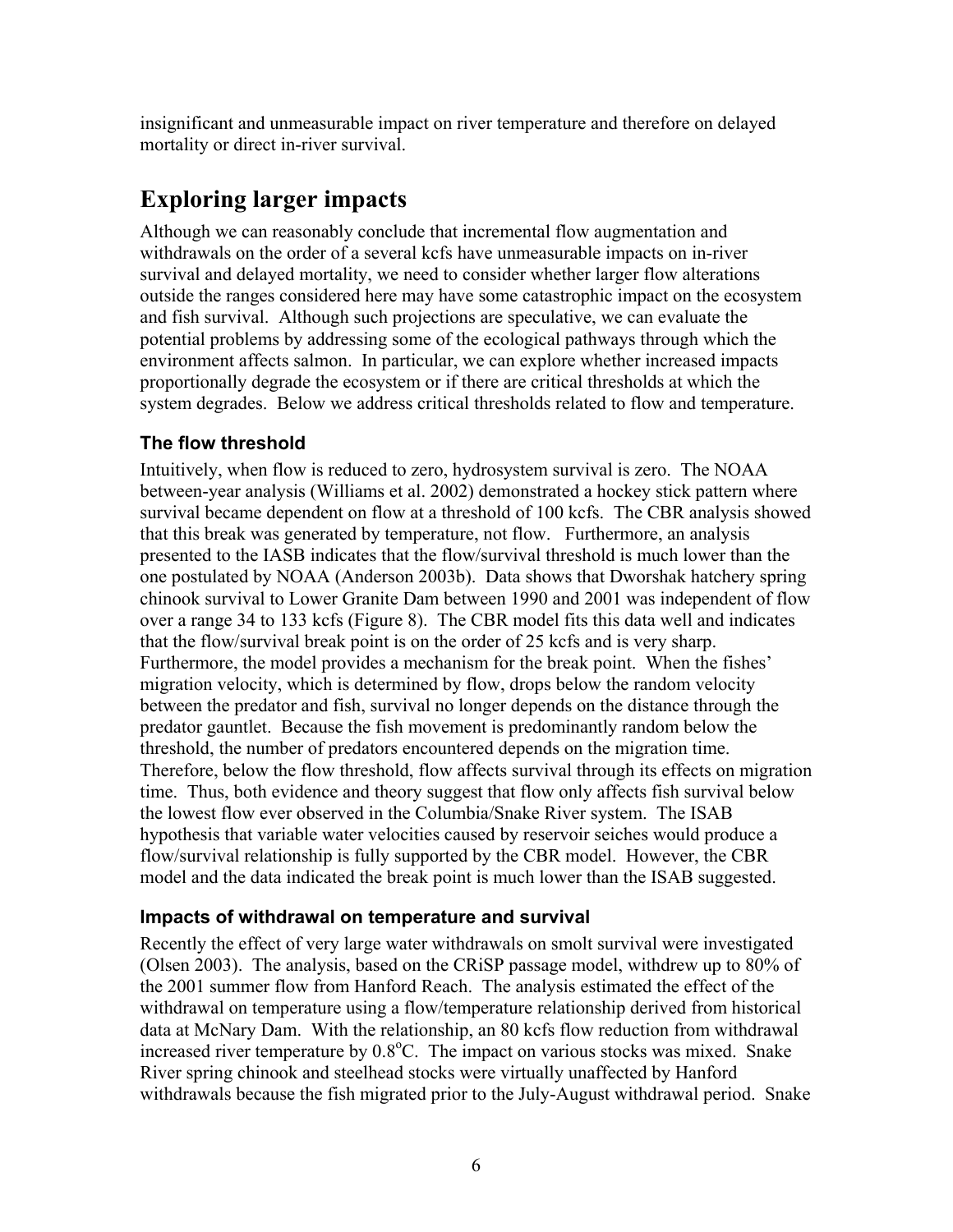River fall chinook were unaffected because these were transported in barges. However, fish that migrated from the Okanogan would experience a significant decrease in survival from their release point to Bonneville tailrace (survival  $= 2\%$  with 0 withdrawal, survival  $= 0.5\%$  with 80 kcfs withdrawal). This preliminary impact analysis suggests that survival decreases gradually with increasing withdrawals and only for stocks that directly experience the reduced flows.

#### **The impacts of global warming**

Although the impacts of global warming on Columbia/Snake River salmon have been of interest for some time, only recently has it been possible to assess the possible impacts. A model study by Payne et al. (in press) explored the impacts of global warming on air temperature and river flow in the Columbia River system. Air temperature was projected to increase over the century by  $2^{\circ}$ C while the annual precipitation was projected not to change (Figure 9). The model predicted that flow volume would not change, although the flow profile would shift to higher winter flows and lower summer flows as a consequence of the warming (Figure 10).

Even though future climate predictions are highly uncertain, we may surmise from this study that spring flows may be similar to what they are today but that spring temperatures may be warmer several decades in the future. In the summer, however, we may expect both the flows and temperatures to be similar to conditions in the 2001 low flow year. If these predictions were accurate, the water policies of today will have to be reconsidered. Perpetuating existing flow policies would be even more wasteful than they are currently, and would limit the ability of water managers to allocate water appropriately in a new climate regime.

## **Water management and the Precautionary Principle**

The current Columbia/Snake River water policies are based to a large degree on the "Precautionary Principle," which is a response to uncertainty in the face of risks to the environment. In sum, it promotes acting to avoid serious or irreversible potential harm, despite lack of scientific certainty as to the likelihood, magnitude, or causation of that harm (PPP 2003). Although the Precautionary Principle is accepted by some resource managers and is intuitively reasonable, there are problems with its application. Reliance on the Precautionary Principle has sparked major controversy, raising issues around equity, "green protectionism," conflicts between environment and development priorities, the use of sound science, and the role of stakeholders in decision-making concerning risk (PPP 2003). Of particular concern is that reliance on the Precautionary Principle diminishes the motivation to scientifically manage resources and resolve uncertainties. This trend is especially evident in Columbia River flow management. For several decades, the argument has focused almost entirely on flow alteration, increasing river flows and continued reworking of the hypothesis for how flow is the single and essential variable for water management (Anderson 2001). This approach has been protected by the Precautionary Principle. Enough information is available, and the conclusions found within that information are sufficiently certain, to discard the existing flow alteration policy.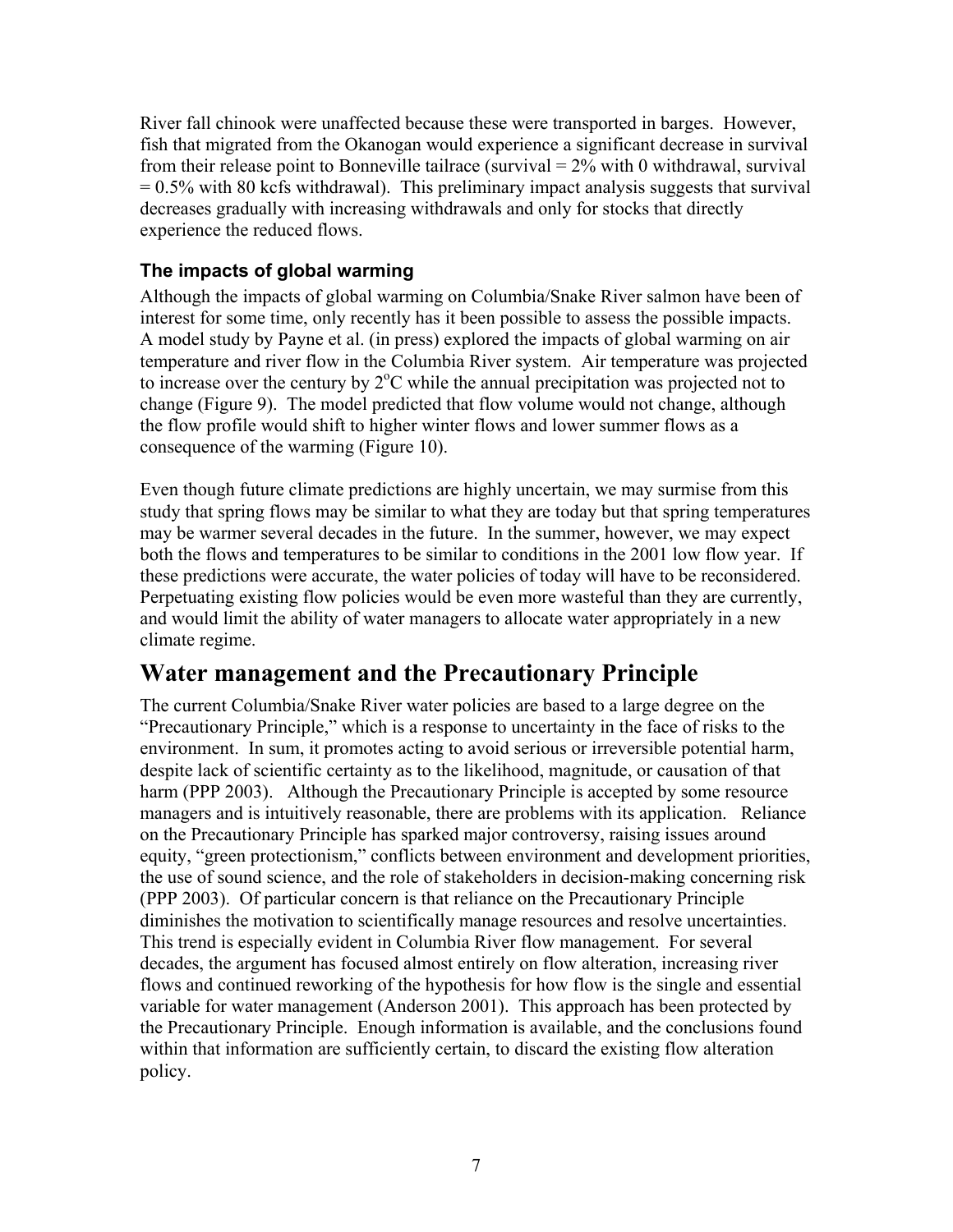### **References**

- Anderson, J.J. 2000. Heat Budget of Water Flowing through Hells Canyon and the Effect of Flow Augmentation on Snake River Water Temperature. (www.cbr.washington.edu/papers/jim/SRheatbudget.html).
- Anderson, J.J., R.A. Hinrichsen and C. VanHolmes. 2000. Effects of Flow Augmentation on Snake River Fall Chinook. Report to the Committee of Nine and the Idaho Water Users Association. (www.cbr.washington.edu/papers/jim/flowaug\_fch.pdf).

Anderson, J.J. 2001. History of the Flow Survival Relationship and Flow Augmentation Policy in the Columbia River Basin. www.cbr.washington.edu/papers/jim/flow\_survival\_history.html

- Anderson, J.J. 2003a. An analysis of smolt survival with implications to flow management. Presented to the National Research Council committee evaluating Water Resources Management, Instream Flows, and Salmon Survival in the Columbia River Basin, Washington. February 6 2003.
- Anderson, J.J. 2003b. Response to the ISAB Review of Flow Augmentation: Update and Clarification Feb 10, 2003. http://www.nwcouncil.org/library/isab/2003- 1/comments/janderson.pdf
- Anderson, J.J., E. Gurarie, R.W. Zabel. In review. The predator-prey ecological neighborhood from mean free path length theory and application to juvenile salmonids in the Snake River Basin.
- Beckman, B.R., W.W. Dickhoff, W.S. Zaugg, C. Sharpe, S. Hirtzel. 1999. Growth, smoltification, and smolt-to-adult return of spring chinook salmon from hatcheries on the Deschutes River, OR. Transactions of the American Fisheries Society. 128: 1125-1150.
- Beer, W.N. and J.J. Anderson. 2003. Sensitivity of juvenile salmon survival to temperature in the mainstem Snake and Columbia Rivers. Columbia Basin Reach Draft report.
- Budy, P., G.P. Thiede, N. Bouwes, C.E. Petrosky, and H. Schaller. 2002. Evidence linking delayed mortality of Snake River salmon to their earlier hydrosystem experience. North American Journal of Fisheries Management 22: 35-51.
- Columbia Basin Research (CBR) 2003. CRiSP 1: Columbia River Salmon Passage model. www.cbr.washington.edu/crisp/crisp.html.
- Connor,W.P., H.L. Burge, J.R. Yeasley and T.C. Bjorn. 2003. Influence of flow and temperature on survival of wild yearling fall chinook salmon in the Snake River. North American Journal of Fisheries Management 23: 362-375.
- Fish Passage Center (FPC). 2003. February 26, 2003 USFWS, CRITFC, IDFG, ODFW - Comment on the Independent Scientific Advisory Board's (ISAB) draft document "Review of Flow Augmentation: Update and Clarification" as it relates to the Northwest Power Planning Council's Draft Mainstem Amendments. www.fpc.org/fpc\_docs/joint-technical/32-03.pdf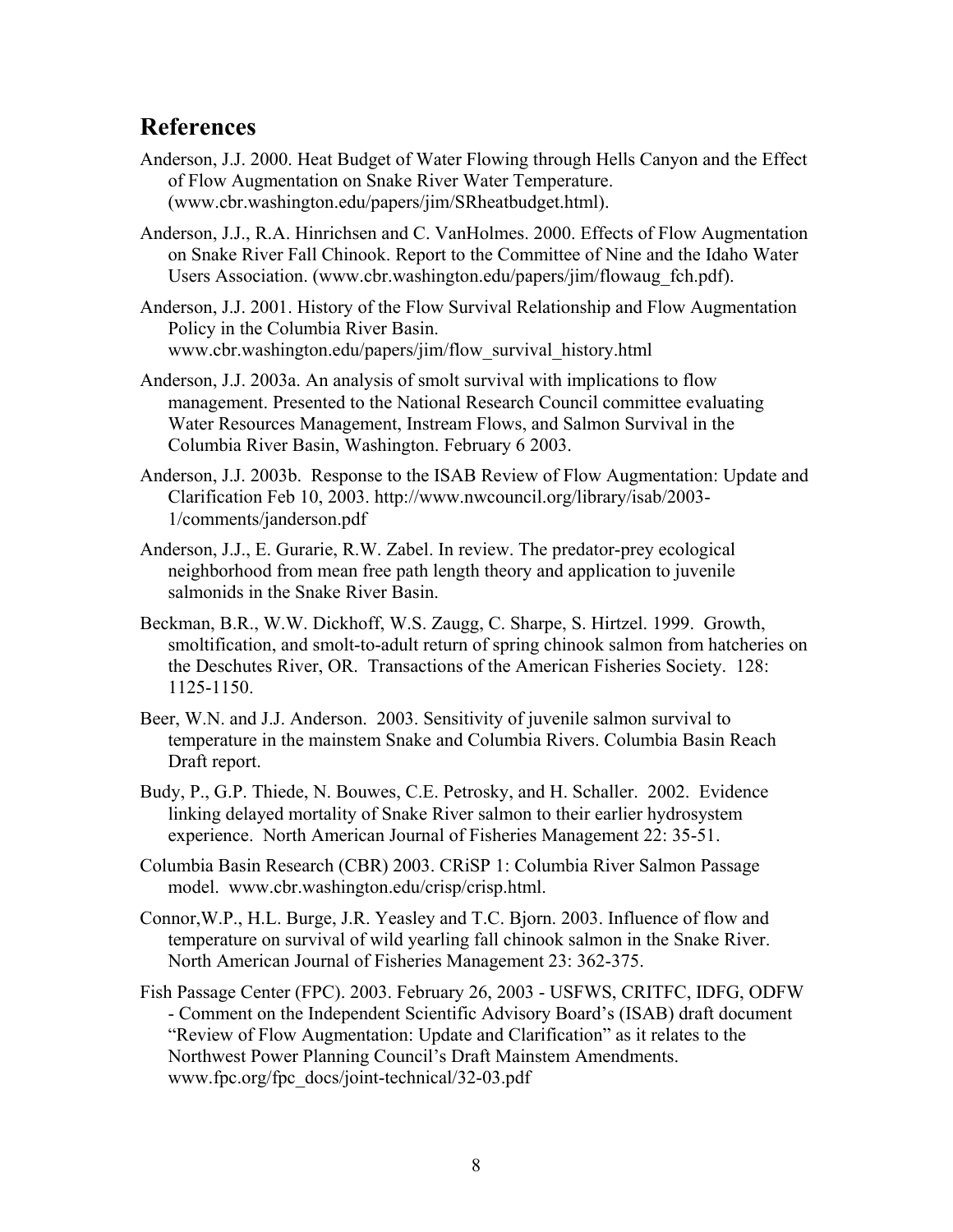- Giorgi, A., M. Miller and J. Stevenson. 2002. Mainstem Passage Strategies in the Columbia River System: Transportation, Spill, and Flow Augmentation. Northwest Power and Conservation Council. Report 2002-2. www.nwcouncil.org/library/2002/2002-3.htm
- Independent Scientific Advisory Board (ISAB). 2002. Review of Giorgi et al. Report "Mainstem Passage Strategies in the Columbia River System: Transportation, Spill, and Flow Augmentation". ISAB Document 2002-1. www.nwcouncil.org/library/isab/isab2002-1.htm
- Mohseni, O. H.G. Stefan and T.R. Erickson. 1998. A nonlinear regression model for weekly stream temperatures. Water Resources Research 34: 2685-2692.
- National Marine Fisheries Service (NMFS) 2000. Biological Opinion: Reinitiation of consultation of the Federal Columbia River Power System, including the juvenile fish transportation program, and 19 Bureau of Reclamation Projects in the Columbia Basin. National Marine fisheries Service Northwest Region. Dec 21 2000.
- Payne, J.T., A.W. Wood, A.F. Hamlet, R.N. Palmer and D.P. Lettenmaier, 2004. Mitigating the effects of climate change on the water resources of the Columbia River basin, Climatic Change (in press).
- Precautionary Principle Project (P.P.P.) 2003. www.pprinciple.net/the\_precautionary\_principle.html
- Petrosky, C ., M. Filardo, H. Schaller, T. Nigro. 2003. The effects of mainstem flow and water velocity on salmon and steelhead populations of the Columbia River. Columbia Basin Fish and Wildlife Authority Presentation, August 20, 2003
- Olsen, D. 2003. Analysis of the irrigation withdrawals on smolt survival.
- Smith, S. G., W. D. Muir, E. E. Hockersmith, J. G. Williams, and J. R. Skalski. 2002. Factors associated with travel time and survival of migrant yearling chinook salmon and steelhead in the Lower Snake River. North American Journal of Fisheries Management 22:385 – 405
- Ward, B.R. and P.A. Slaney. 1988. Life history and smolt-to-adult survival of Keogh River steelhead trout (Oncorhynchus mykiss) and the relationship to smolt size. Canadian Journal of Fisheries and Aquatic Sciences 45: 1110-1122.
- Williams, J.G., B. Muir, S.G. Smith, R. Zabel. 2002. Status of Columbia River salmon and links to flow: What we do and do not know. Presentation to Northwest Power Planning Council December 11, 2002.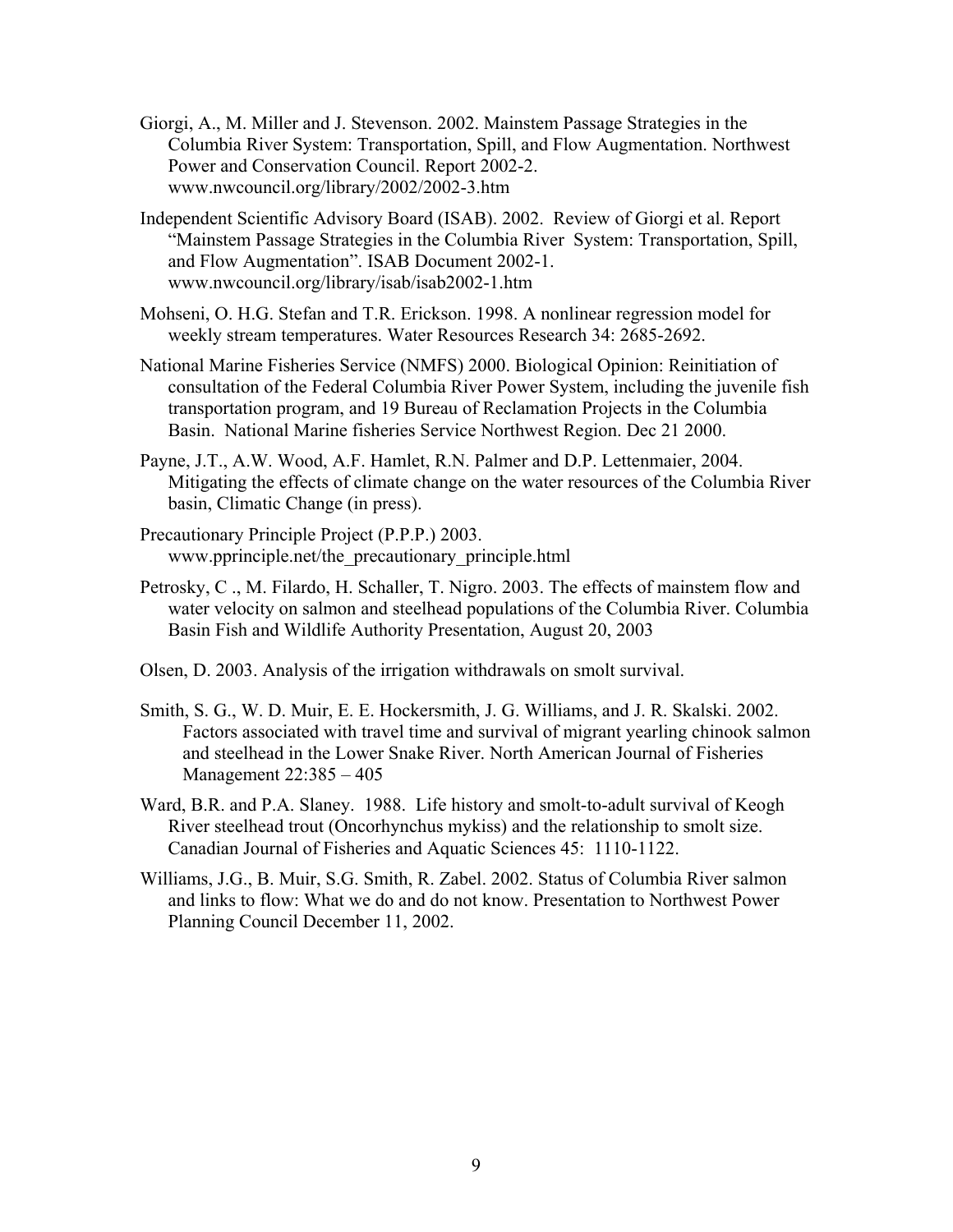# **Figures**



**Figure 1. CBFWA relationship between survival (S) and water transit time for Snake River spring chinook (◊) and steelhead (●). Reformatted from Petrosky et al. (2003).**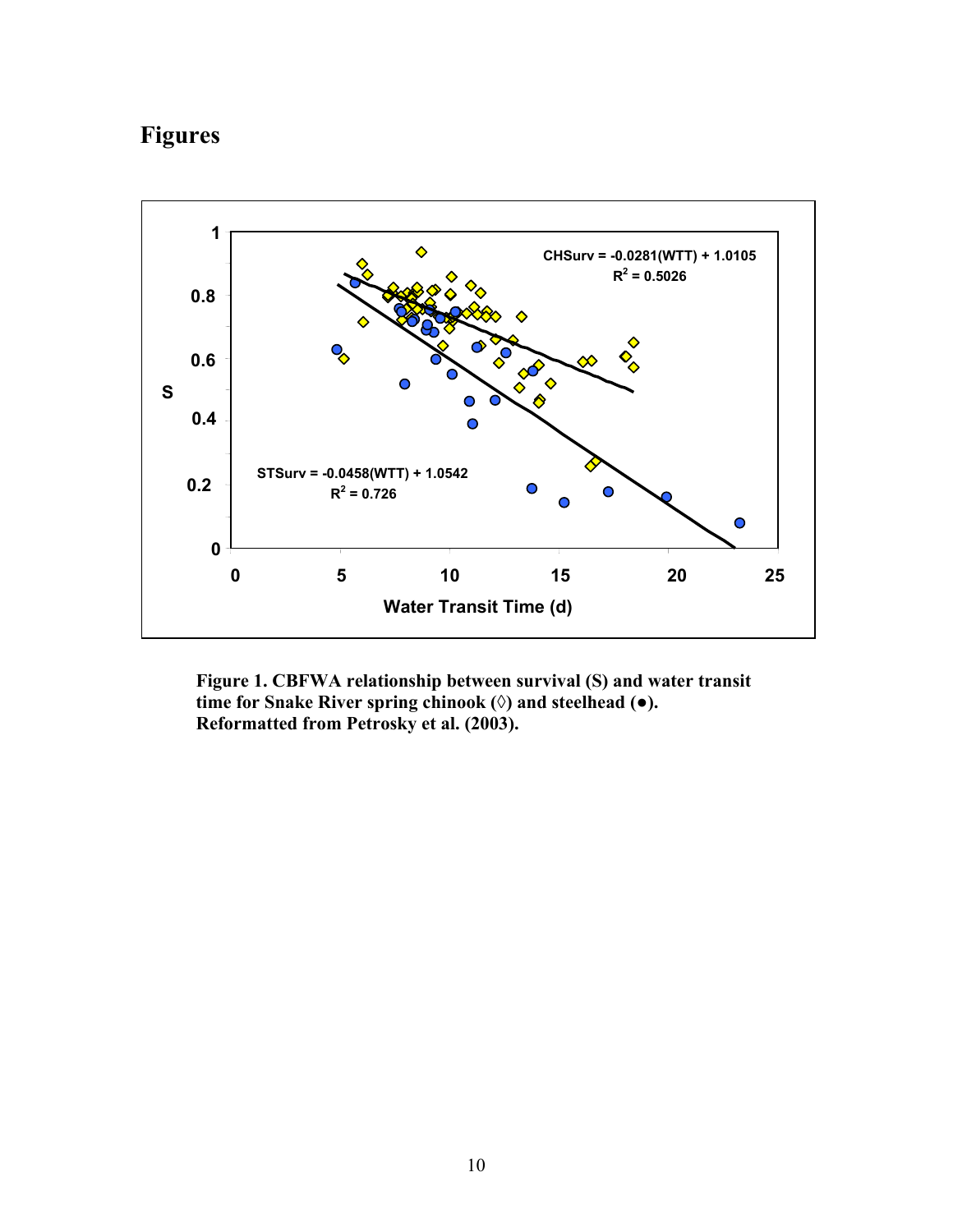

**Figure 2. NOAA analysis of flow and survival between Lower Granite Dam and McNary Dams (Williams et al. 2002).**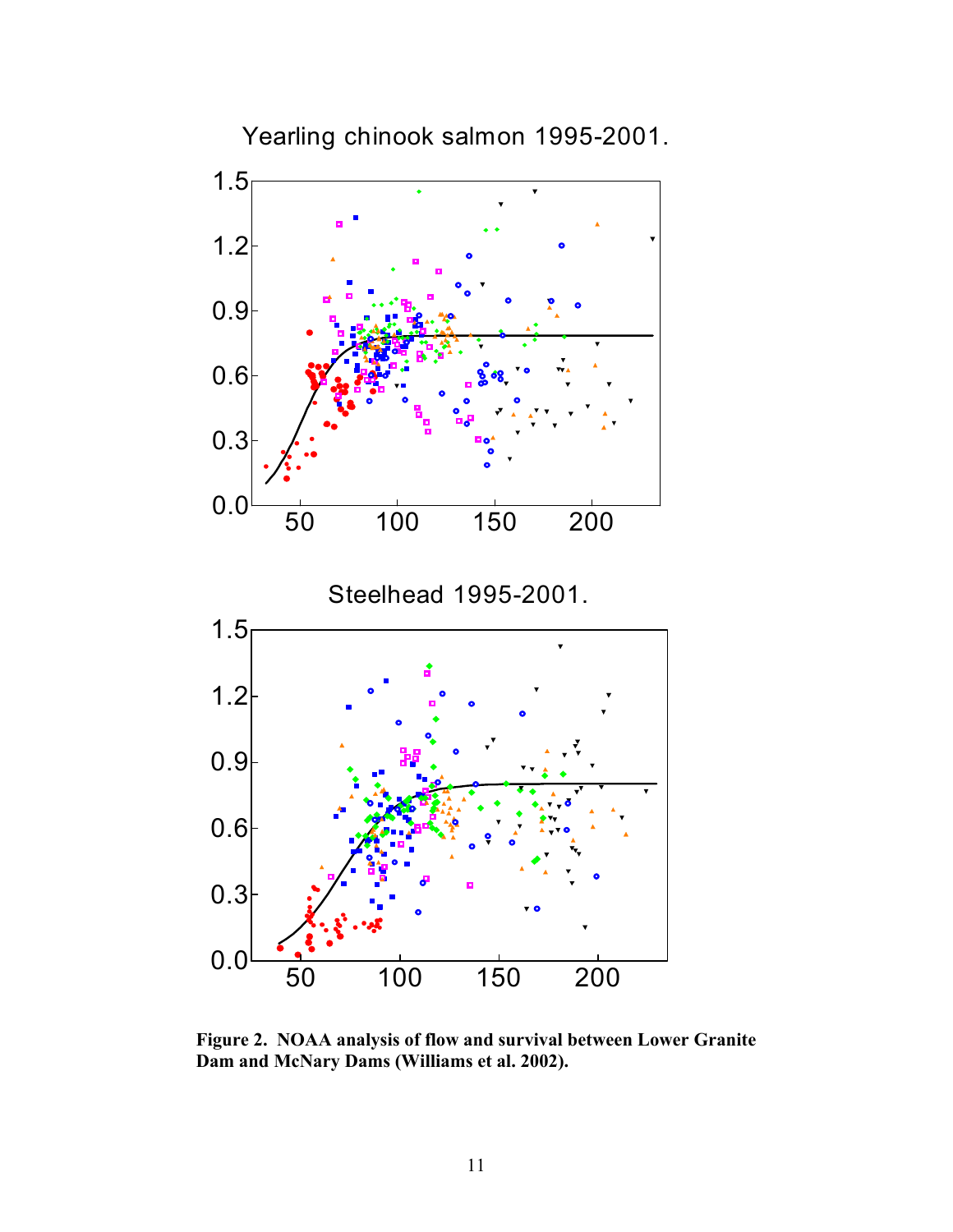

**Figure 3. CBR model showing relationship between chinook survival and temperature over the reach LGR and MCN in 2001. Survival estimated with PIT tags designated (○) survival estimated with the CBR model designated (●) (from Anderson 2003a).** 



**Figure 4. Temperature flow relationship in 2001 in Snake River.**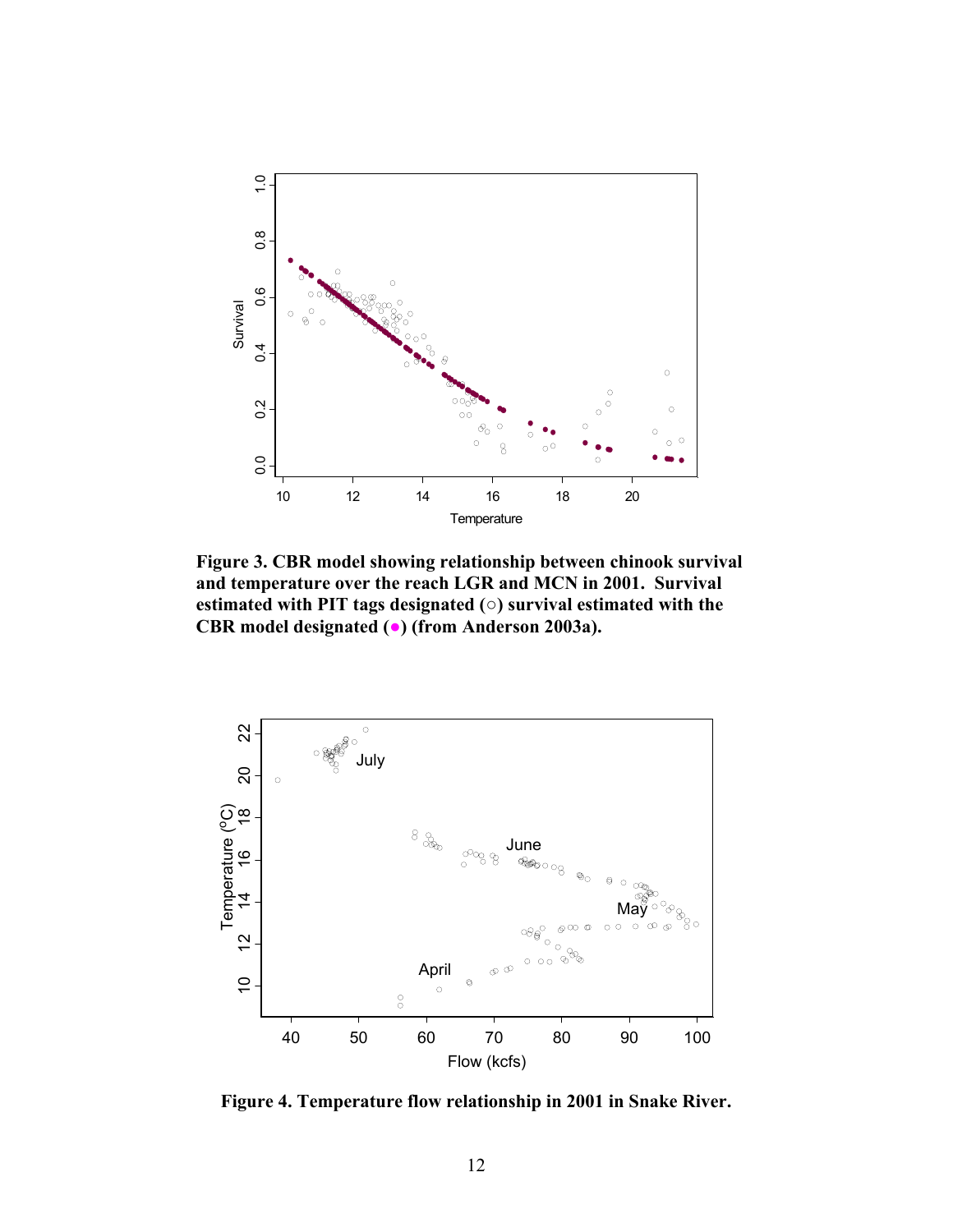

**Figure 5. Modeled and observed chinook survival vs. flow over single and multiple reaches between LGR to MCN over the years 1995-2002. Survival estimated with PIT tags designated (○) survival estimated with the CBR model designated (●) (from Anderson 2003a).** 



**Figure 6. Spring chinook survival vs. flow between Lower Granite Dam and McNary dam for 2001. Survival estimated with PIT tags designated (○) survival estimated with the CBR model designated (●). Line depicts the low flow segment of NOAA's hockey stick flow/survival relationship (from Anderson 2003a).**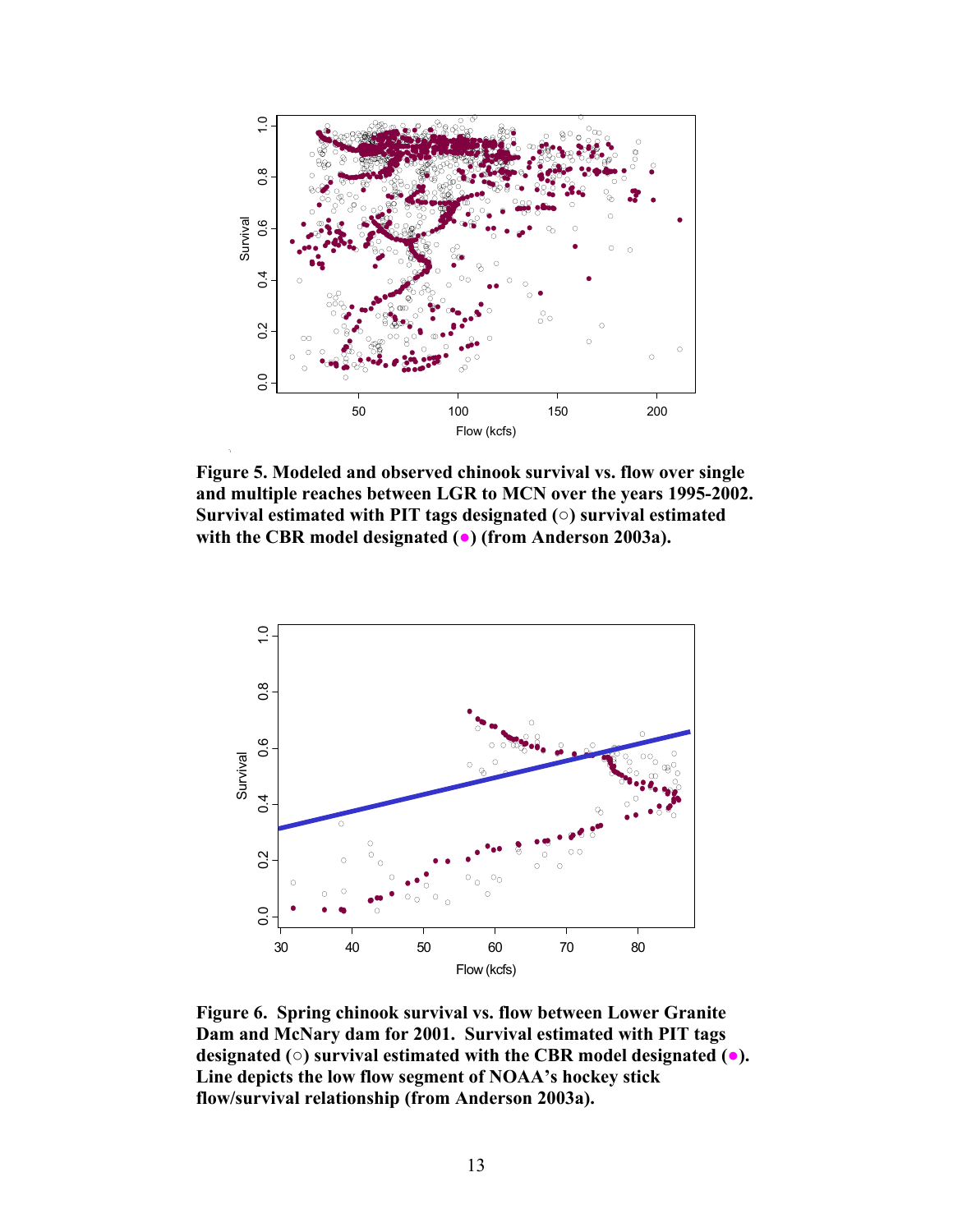

**Figure 7. Flow and survival of fall chinook passing though John Day Reservoir between June 21 and August 8 over years 1999 – 2002. Regression line is weighted by the std-err of survival.** 



**Figure 8. Relationship of flow to smolt survival from Dworshak Hatchery to Lower Granite Dam over the years 1990 and 2001.**  Curve A models survival with a travel distance  $X = 116$  km and curve **B uses X = 64 km. Open points are survivals for release dates greater than Julian Day 100. Solid points are survivals for release dates Julian Day 100 or less (from Anderson 2003b).**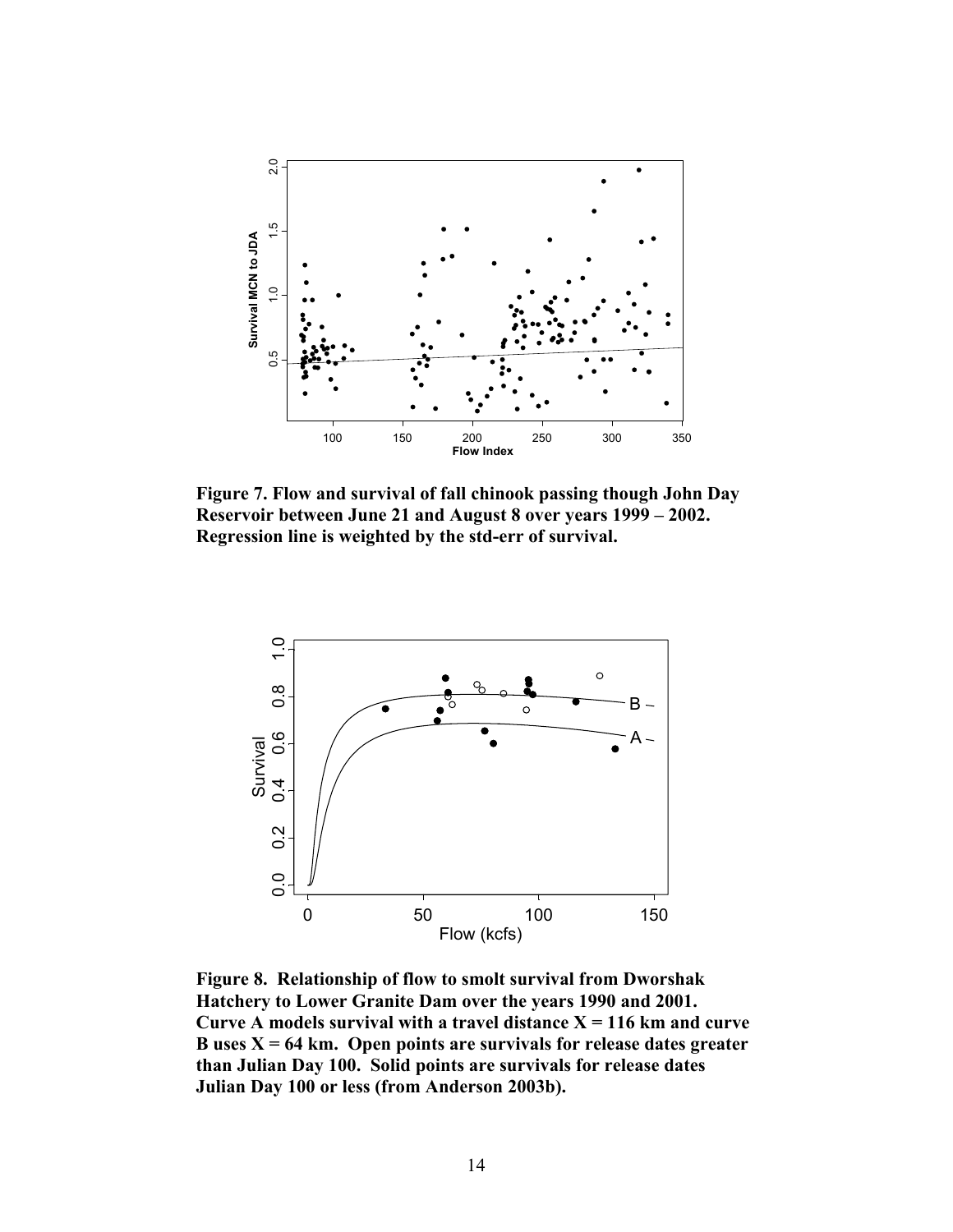

**Figure 9. (a) Downscaled PCM BAU climate PNW-average annual total precipitation and average temperature, compared with longterm averages from the PCM and RCM control climates and observations (1950-99); (b) comparison of downscaled RCM and PCM BAU-averaged climate variables (legend from (a)); and (c) CRBaverage monthly total precipitation and average temperature: PCM BAU Period average changes relative to PCM control climate ("Per-1 to Per-3"), RCM BAU average changes relative to RCM control climate ("RCM BAU/CTRL"), and RCM control climate difference from PCM control climate ("RCM CTRL/CTRL") (from Payne et al. in press).**